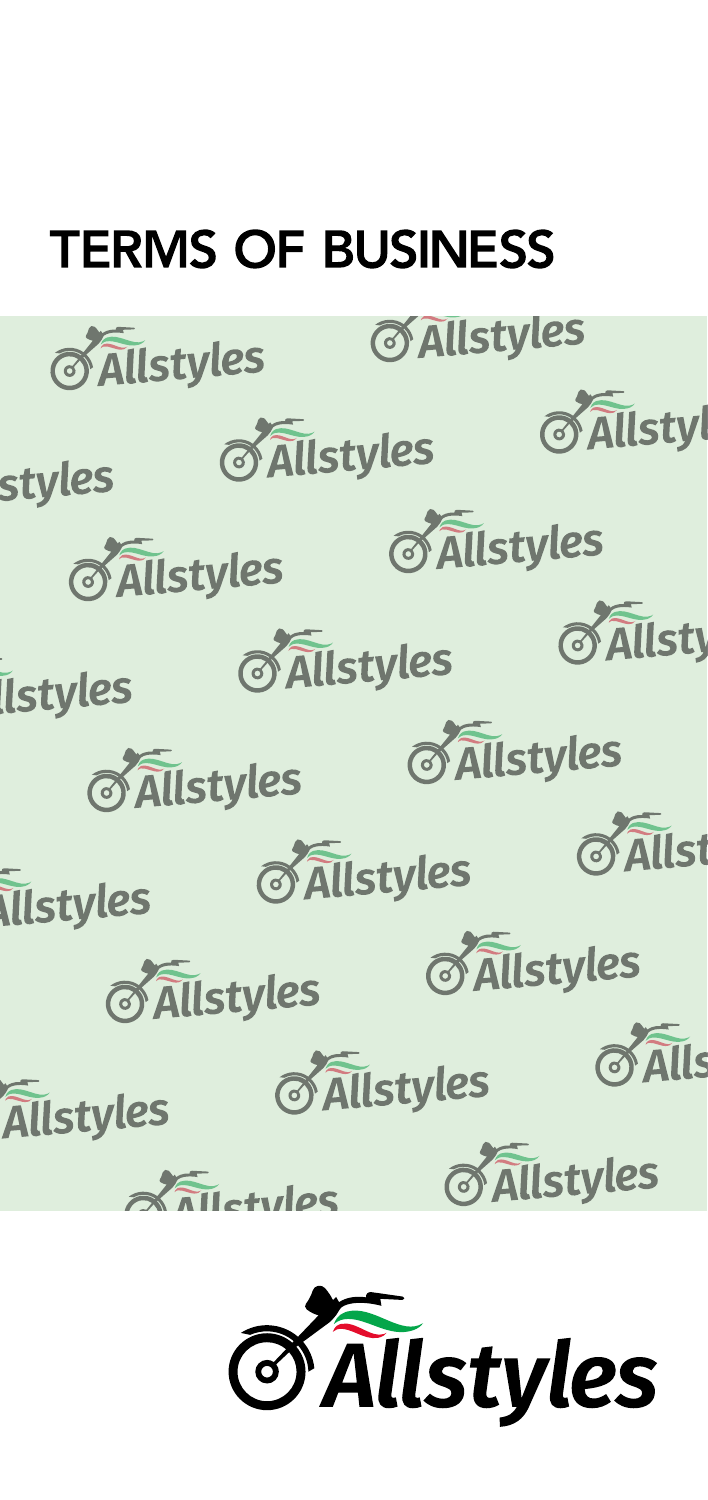This booklet sets out our Terms of Business, which govern how we operate. Please read it carefully and retain it for future reference.

### About us

A-Plan Holdings offers insurance to meet the needs of a wide range of individuals and companies. The Group's divisions include A-Plan Insurance, White House, Motor Direct, Home Direct, Caravan Direct, Liability Direct, Insurance for Holiday Homes, Golfplan, Look Insurance Services, Cherished Vehicle Insurance Services, TR Register Insurance Services, and A-Plan Fleet & Commercial. A-Plan Holdings is an independent intermediary authorised and regulated by the Financial Conduct Authority (FCA) to arrange, advise on and administer insurance. You can check our registration by visiting the FCA website at **[register.fca.org.uk](https://register.fca.org.uk)** and quoting our registration number of 310164. Alternatively, you can contact the FCA by phone on **0800 111 6768**.

### What we do

We act on your behalf, advising on and arranging insurance for both individual and corporate clients. We offer insurance policies from a range of insurers. These policies cover motor cars, motorcycles, commercial vehicles, buildings and contents for homes and commercial premises, public and employers' liability, travel and equine insurance as well as other risks. So when we advise you about what insurance policy is right for you, we will be able to recommend the policy that most closely matches, in cover and price, your insurance needs at the time we prepare the quotation. (These needs sometimes change; please see 'Changes to your policy' below for more about that.)

We also offer extra optional insurance policies. These include:

**Legal Expenses** – placed with Platinum Assist (underwritten by Royal & Sun Alliance Insurance plc), DAS Legal Expenses Insurance Company Ltd, Proximo Ltd (underwritten by Brit Insurance), Slater Gordon Solutions (underwritten by UK General Insurance Ltd), ARAG plc (underwritten by HDI Global Specialty SE), or Arc Legal Assistance (underwritten by AmTrust Europe Ltd).

**Vehicle Breakdown Recovery** – placed with AXA Assistance (UK) Ltd (underwritten by Inter Partner Assistance SA UK branch), DAS Legal Expenses Insurance Company Ltd, Silverknight Rescue (underwritten by AmTrust Europe Ltd) or Proximo Ltd (underwritten by Ageas Insurance Ltd).

**Insurance for replacement vehicle hire** – placed with Auxillis Ltd (underwritten by Zenith Insurance plc), DAS Legal Expenses Insurance Company Ltd, Proximo Ltd (underwritten by Brit Insurance), or Kindertons (underwritten by Royal & Sun Alliance Insurance plc).

**Helmet and Leathers** – placed with KGM Underwriting Services (underwritten by Trinity Lane Insurance).

**Tools Insurance** – placed with Royal & Sun Alliance Insurance plc.

**Total Loss Plus** – placed with CPP Secure/Business & Domestic Insurance Services (underwritten by Acasta European Insurance Company Ltd), or KGM Underwriting Services (underwritten by Trinity Lane Insurance).

**Home Emergency** – placed with DAS Legal Expenses Insurance Company Ltd or AXA Assistance (UK) Ltd (underwritten by Inter Partner Assistance SA UK branch).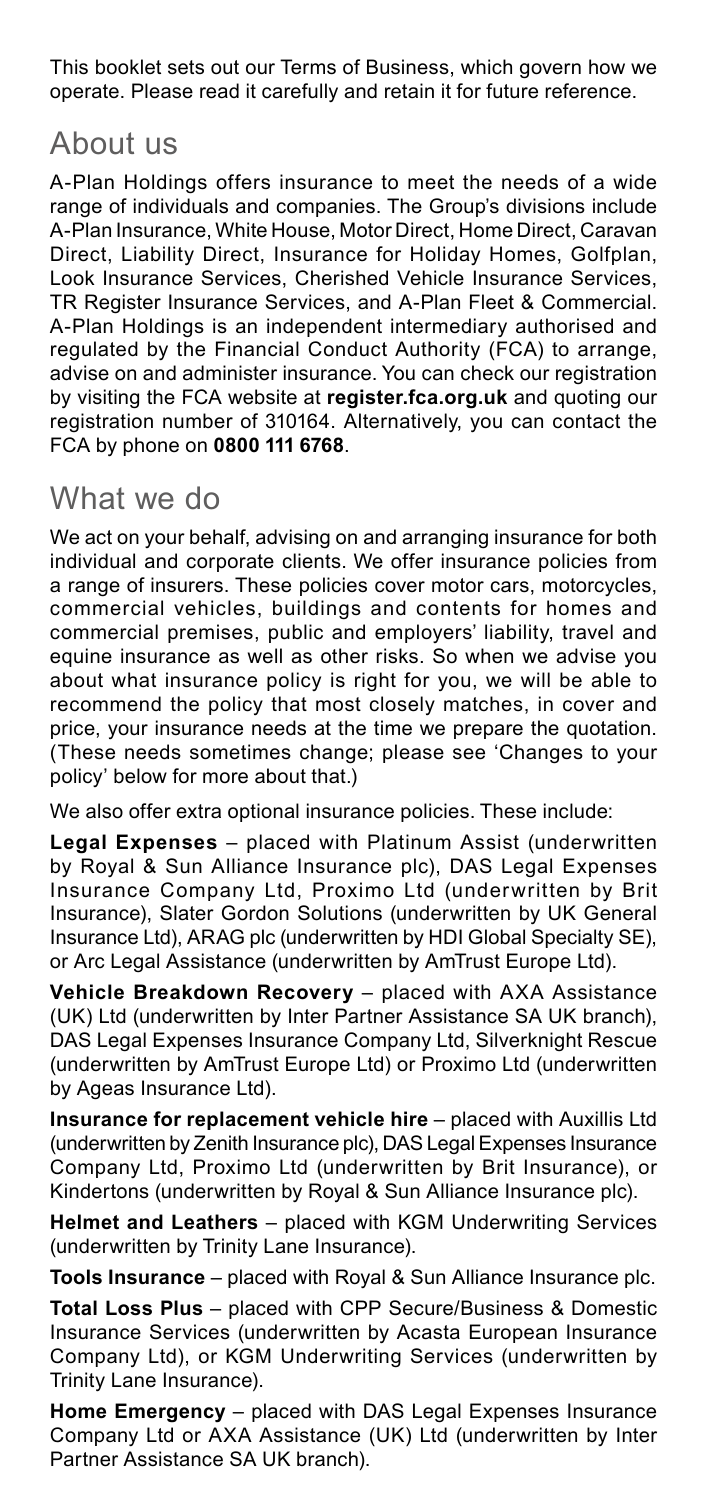**Accidental Death Benefit** – placed with Covea Insurance plc.

**Excess Protect** – placed with CPP Secure/Business & Domestic Insurance Services (underwritten by Acasta European Insurance Company Ltd), Proximo Ltd (underwritten by Brit Insurance), or KGM Underwriting Services (underwritten by Trinity Lane Insurance).

Whenever our branches offer any optional cover, the policy will be generally offered from one insurer only, dependent on product, and sold as a separate policy – full details will be provided at the point the product is recommended. Travel insurance will also be offered from one insurer – placed with AXA Insurance UK plc except for more complex cases (medical conditions, extended trips, older clients etc), which will be referred to our Farnham branch. For accidental death cover and policies purchased direct from our website, we offer information only and do not offer advice or make any recommendations.

If you purchase any of the following direct from our websites then cover will generally be offered from one insurer only:

**Pet Insurance** – placed with Allianz Insurance plc.

**Travel Insurance** – placed with AXA Insurance UK plc, or AXA Assistance (UK) Ltd (underwritten by Inter Partner Assistance SA UK branch).

**Holiday Homes Insurance** – placed with Canopius Managing Agents Ltd.

**Golf Insurance** – placed with Canopius Managing Agents Ltd.

**Marine Insurance** – placed with Canopius Managing Agents Ltd.

**Temporary Standalone Car or Van Insurance** – will be introduced to Tempcover Limited.

**Vehicle Breakdown Recovery** – placed with AXA Assistance (UK) Ltd.

Policies purchased for the following schemes will be offered for one insurer only i.e.

**Golfplan** – placed with Canopius Managing Agents.

**TR Register Insurance Services** – placed with KGM Underwriting Services.

This list of policy types is current at the time of printing. Any amendments or additions to this list can be found on our website at **[www.aplan.co.uk/a-plan/terms-of-business](https://www.aplan.co.uk/a-plan/terms-of-business)** or please ask your branch for further details.

### Treating clients fairly

Meeting your needs is at the heart of everything we do at A-Plan. We always aspire to treat you, our client, fairly and equally and to give advice and recommendations that meet your insurance needs. To this end, we constantly review our processes and procedures to ensure we offer the highest standards of advice and service. All our communications (brochures, letters, emails etc) are designed to be clear and easy to understand and we aim to keep you informed of all developments with your insurance both before you buy and afterwards, and we will not discriminate against based on number of years you have been insured with us. And if you need to make a claim, we will guide you through the process and liaise with the insurer on your behalf. (Please see 'Making a claim' below for more details.)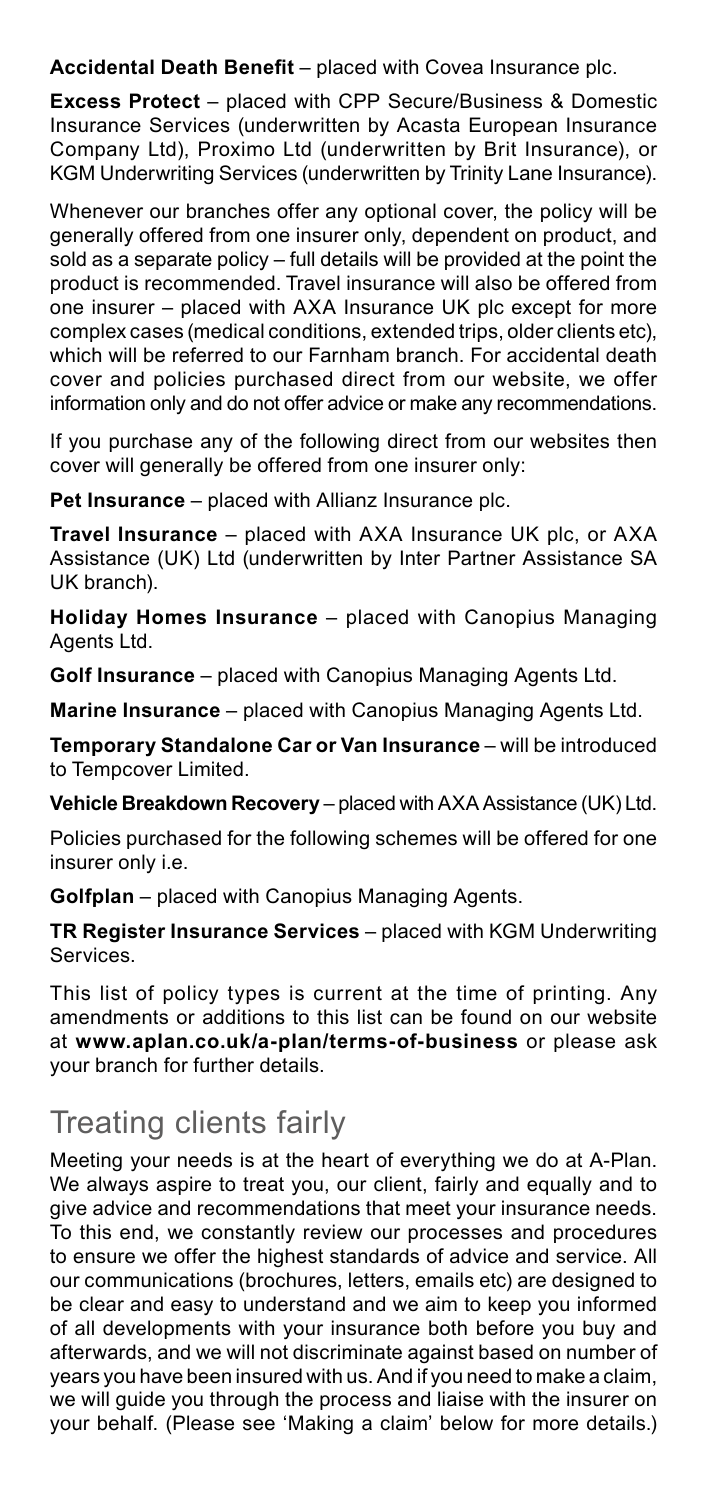# Contacting you

We will usually contact you by phone or post. In certain circumstances, we may agree to correspond with you by email or SMS. By providing your email address, you are agreeing that we can contact you by email. If you email a request to arrange insurance cover or to amend any details under an existing policy, insurance cover will not be in force until your insurer has agreed to provide cover and we have confirmed this with you. Basically, emailing us to tell us about a change won't mean it will automatically happen! You must take reasonable steps to ensure that email messages are complete and accurate, free of harmful viruses and secure.

We may record telephone calls for training purposes and for your and our protection.

# Arranging a policy

#### **Disclosure**

You must take care to answer all questions fully and accurately and to the best of your reasonable knowledge. This must include anything that may affect an insurer's decision to issue a policy or to continue cover. If you are unsure whether a fact is relevant, please tell us anyway. For vehicles, you must tell us all relevant facts relating to the vehicle or to anyone who will drive the vehicle. In the case of home insurance, you will need to tell us all relevant facts about the property as well as about everyone who lives there.

We cannot maintain a permanent record of all information disclosed to us and it is your responsibility to take care to:

- Re-disclose all relevant facts when asked.
- Ensure that all statements made to insurers, whether in the proposal (application) form or elsewhere, are correct.
- Ensure the accuracy of the information supplied.

If you have policies with different branches of A-Plan, you must tell each branch separately of any changes.

Inaccurate or undisclosed information may invalidate your insurance cover. We do not accept liability for any errors or omissions where a member of staff has completed (or assisted in completing) the proposal form. A copy of this form is available on request.

If you have received your documents electronically we will be pleased to provide paper copies on request and at no additional charge.

### Commercial cover

If your policy is to cover you mainly for trade, business or professional purposes, you may have a wider duty to disclose all material facts. We will tell you about your obligations to provide information on each transaction. We will also provide you with a separate Commercial Terms of Business booklet.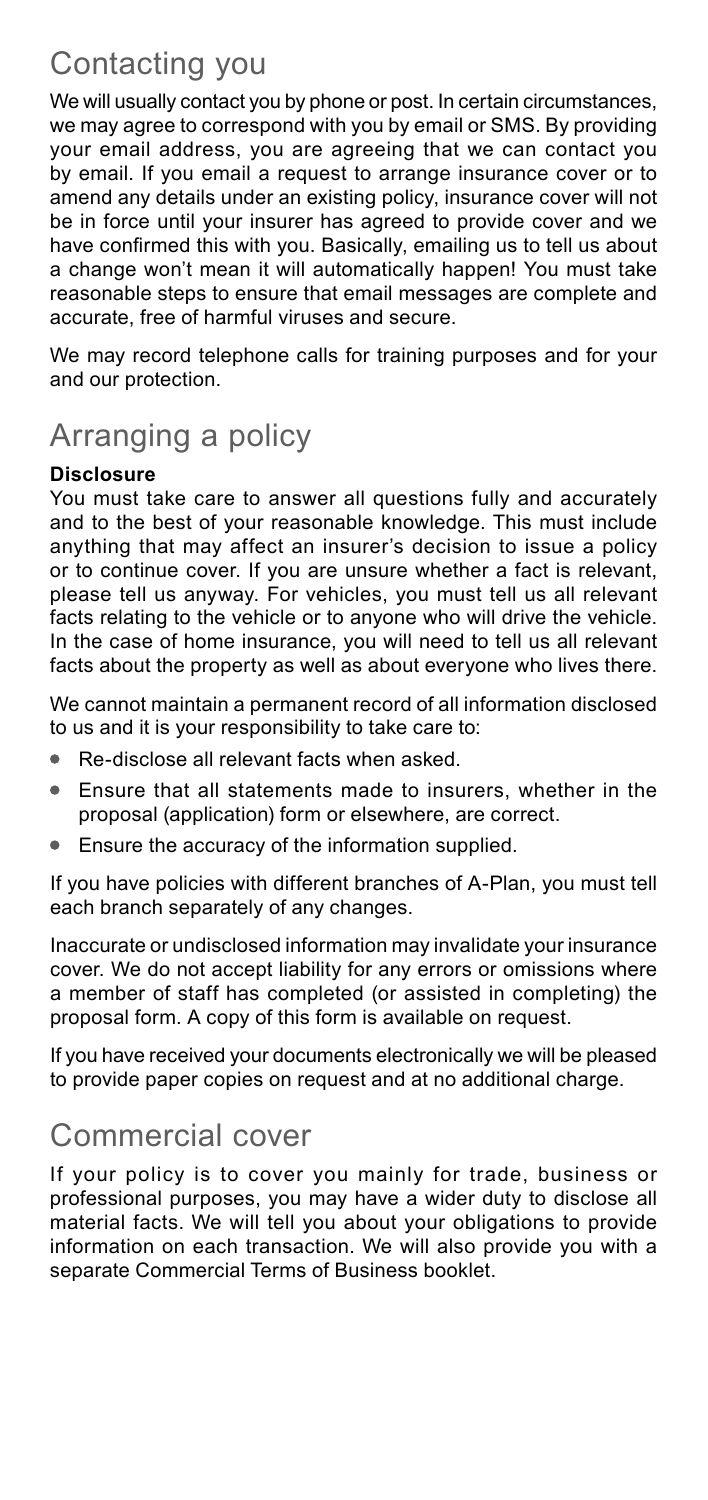# Cooling-off period

You have the right to cancel any insurance policy you buy from us. To do this, you will need to contact the branch that arranged the policy to tell them to cancel your insurance within 14 days of the date you received your policy documentation. (This period is extended to 30 days for accidental death and personal accident cover.) If the policy to be cancelled is for vehicle cover, please return to us your Certificate of Motor Insurance. We will refund your premium, less a proportionate charge for the period of cover, the administration fee and any other charge your insurer may make.

# Vehicle cover

It is your responsibility, under the Road Traffic Act, to ensure you have a current, valid Certificate of Motor Insurance or cover note before you use or permit someone else to use your vehicle on the public highway. If your current cover note or Certificate of Motor Insurance expires, you must contact us immediately, as you may not have any insurance cover until we can issue a replacement cover note or Certificate of Motor Insurance.

#### **Driving licenses**

It is your responsibility to ensure that you and all named drivers hold a valid driving licence for the insured vehicle(s). Failure to hold a valid licence may invalidate your insurance.

#### **Drink/drugs clause**

A number of insurers will refuse a claim if, at the time of an accident, the vehicle is being driven by a person under the influence of alcohol or any other substance that would adversely affect their ability to drive.

#### **Continuous Insurance Enforcement (ClE)**

Continuous Insurance Enforcement (CIE) means your vehicle must be continuously insured, or a 'Statutory Off Road Notification' (SORN for short) be sent to the DVLA. If your vehicle is not on the MIB database (which can be checked on **[www.askmid.com](https://www.askmid.com)**), you may be liable for a fine and even prosecution – and your vehicle may be clamped. For further information, please visit **[www.gov.uk/vehicle-insurance/uninsured-vehicles](https://www.gov.uk/vehicle-insurance/uninsured-vehicles)**. (Please see 'Motor Insurance Database' below for more details.)

#### **European use**

If you wish to take your vehicle abroad, please contact us before you travel so that we can confirm whether your motor insurance policy allows you to drive your vehicle in a foreign country.

### Premiums, refunds and payment

We collect premiums as the agent of the insurer. This means that once we have received the premium from you it is treated as if it has been paid directly to the insurer. Where an insurer refunds all or part of a premium (for example when a policy is cancelled), the refund will be paid to us and we will then pay it to you. Before you agree to a policy, we will send you a quotation.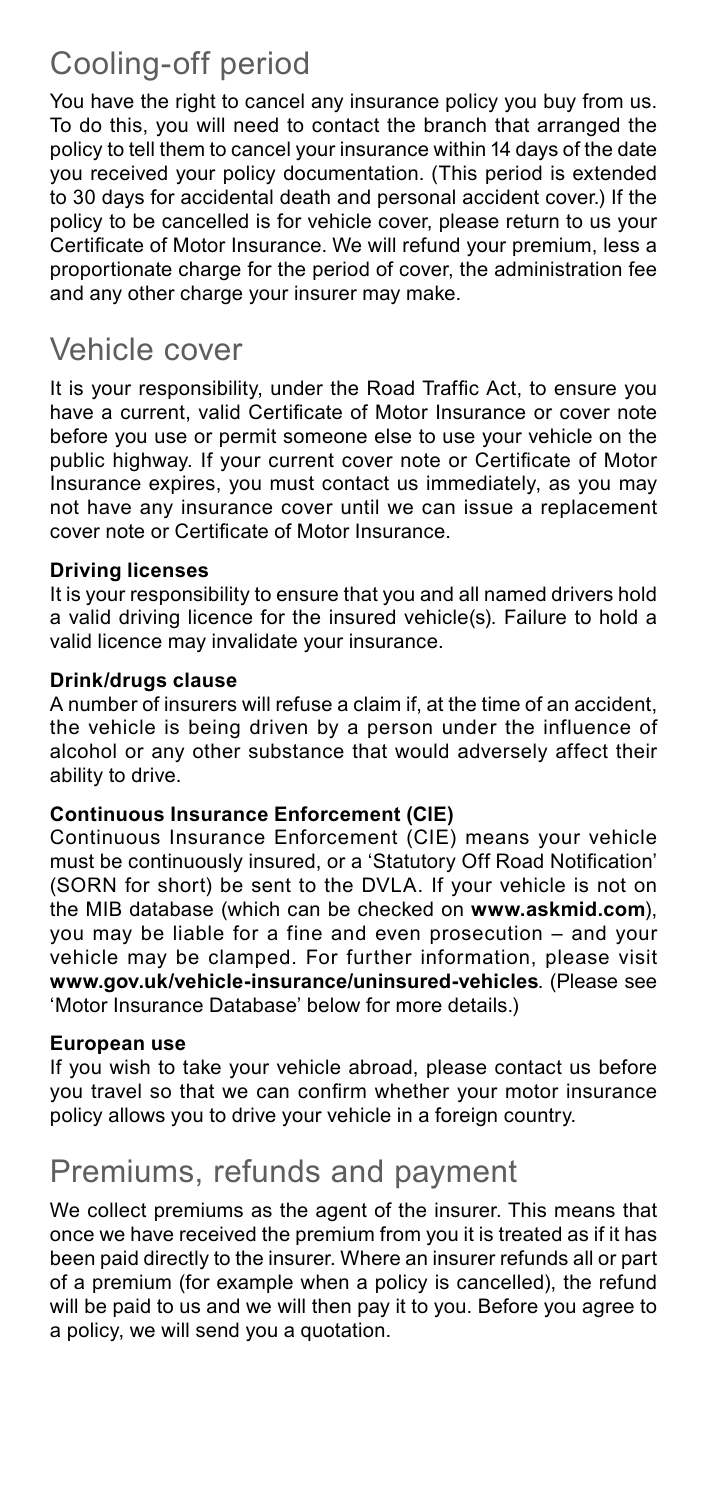This will tell you what the policy will insure you against and how much it will cost you. In order for a policy to be valid, you must pay your premium by the date specified on your quotation. You can pay your premium by cheque, credit card, debit card, cash or direct debit instalments (subject to status). Where your premium is paid by direct debit – and provided your insurer is willing to renew your policy – we will automatically renew your existing policy, unless you tell us not to do so. Automatically renewing your policy is for your protection, because without an up-to-date policy you will not be insured. (Please see 'Renewing a policy' below for more details.)

Please note that, after a claim, insurers do not normally allow any refund of a premium and you must keep up with your direct debit payments. If your premium payment(s) are not made by the specified date(s) they are due, we will have the right to cancel (or to request your insurers to cancel) the policy. Any refund of your premium in this situation would be offset against any outstanding balance. If, when we had applied any refund to the amount outstanding, there was still an amount due to us, we could instruct debt recovery agents to recover the money owed to us – and their costs would be added to the amount outstanding.

If you pay in instalments or by direct debit, we reserve the right to arrange for your insurer to pay us any outstanding balance in the event of a total loss claim, including, if applicable, any settlement received from your Total Loss Plus policy. Any outstanding premium would then be deducted from the claim amount and the balance forwarded to you. Your quotation will show any fees that are applicable. (Please see 'Fees and charges'.)

### Fees and charges

When we sell you a policy the insurer pays a percentage commission from the total premium. In addition there might be further remuneration based upon the amount and profitability of business placed with insurers and/or service providers over a specific period. We may also make a service charge to cover the administration of your insurance. These charges are shown below and are advised to you in advance.

The list of fees shown below are current at the time of printing, but we do reserve the right to vary them if necessary. Your branch will have details of the latest fees. If you purchase a product via our website you will be notified of fees prior to your purchase.

- Arrangement of new policies and renewals: £40
- Policy alterations: £30
- Policy cancellation: £30
- Replacement policy documentation: £10
- Returned cheques: £12
- Payment by direct debit: Minimum deposit of 20% for motor policies, with 10 instalments (11 instalments from renewal) with a charge of up to 13% (APR variable).
- Declined credit/debit card payments: We reserve the right to charge a fee of £10 for a declined payment.
- Arrangement of taxi policies: A fee will be determined on an individual basis for each policy.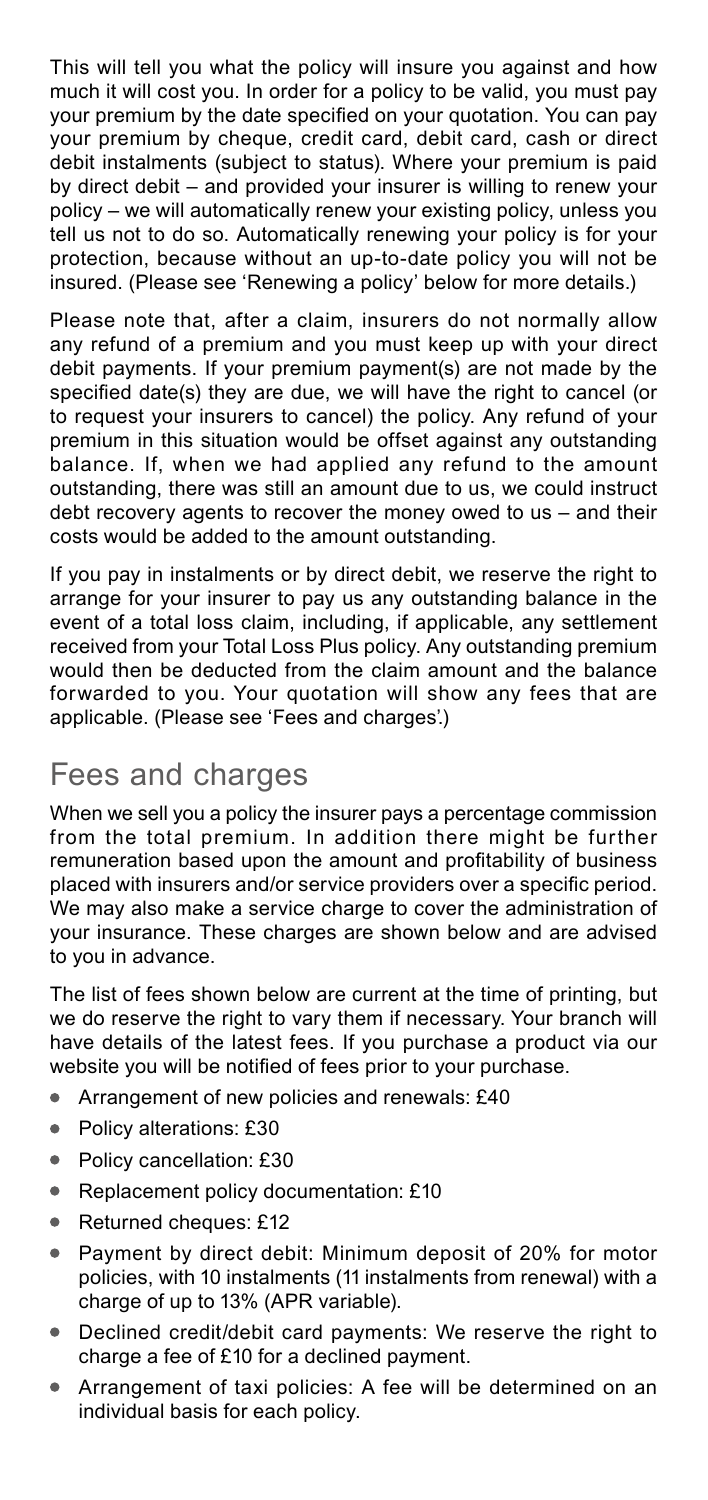- Arrangement, alteration, and cancellation of equine policies: A fee will be determined on an individual basis for each policy.
- Direct debit: Where premium finance is taken with Close Premium Finance, we will receive a commission which is a percentage of the total financed.

### Introducers

If you have been introduced to us by a third party they may receive a remuneration from ourselves for that introduction.

# Making a claim

If you think you may need to make a claim, please let us know immediately. After all, we're here to help you and to act on your behalf. We will guide you through what can often be a difficult time and ensure your insurance company fulfils all its obligations to you.

We will normally monitor the progress of your claim, and provide guidance where appropriate. Should there be any significant changes to your claim, we will notify you as soon as possible.

### Changes to your policy

You should notify us immediately of any changes to the details used to arrange any of your insurance policies (see the list below). If you hold policies with more than one branch, please notify each branch individually. Please do not wait until the renewal date of your policy, as changes to these details could make your policy invalid. Basically, insurers don't just need to be told about the changes: they have to accept them, too.

Examples of changes include (but are not limited to):

#### **Motor insurance**

- Change of vehicle.
- Change in place of work or study.
- Change of address.
- Change of occupation.
- Modifications to the vehicle.  $\bullet$
- Change in use of the vehicle.
- Criminal convictions (including any pending convictions or fixed  $\bullet$ penalty offences), accidents or DVLA-notifiable health issues relating to all drivers.

#### **Home insurance**

- Non-occupancy of the property.
- Change of address.
- Change of occupation.
- Change in use of the property.
- Alterations to the property or building work.
- Letting or sub-letting of the property.
- $\bullet$ The property is shown to be liable to flooding.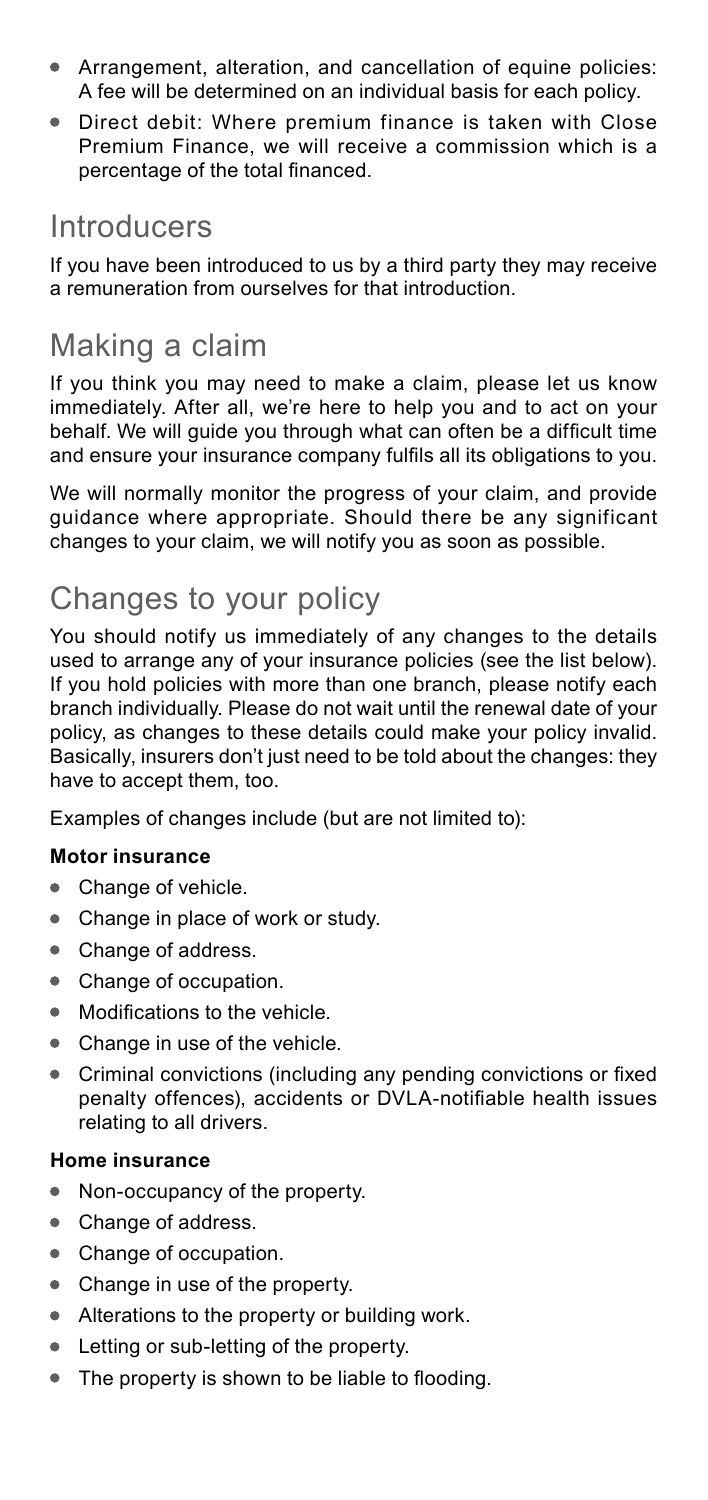#### **Commercial insurance**

- Change of business type.
- Relocation to new premises.

#### **Equine insurance**

- Changes in your horse's health or its activities (business activities or activities within a different class of use).
- Change of horse.
- Any change in the Fair Market Value of the horse. This includes, for example, changes in Fair Market Value or as a result of public auctions or castration.
- In the event of any Illness, disease, lameness, injury, accident, or physical disability suffered by the horse.
- If your interest in the horse ends (for example, because you sell it or return it to its owner).
- If you, any insured person, or any person living with you incurs any criminal convictions (other than a motoring offence not involving dangerous driving).
- If you, any insured person, or any horse cease being a permanent resident in the territorial limits.

# Renewing a policy

For policies with a renewal date, we will normally contact you to tell you in advance what the premium and terms for the next period of insurance will be. For your insurance cover to continue, you must instruct us on or before the date on which your policy is due to expire. There are no 'days of grace' and you are responsible for making sure your insurance is valid and in force.

If you pay your premium by credit or debit card, and you have agreed that A-Plan can retain your card details, if the insurer has agreed to renew, we will automatically collect your renewal premium around 5 days prior to renewal and renew your existing policy (whether we have recommended a change of insurer or not). However, if following an attempt to take payment we are unable to do so, we will not be able to renew your policy, and will endeavour to contact you right away. Should you wish to stop your insurance automatically renewing, please contact us at any time to cancel this facility. You can do this by telephone, calling into the branch or writing to us. Your insurance will then expire on the renewal date, and you will no longer be covered unless you contact us to renew your policy.

If you pay by direct debit and your insurer is happy to renew your policy, we will automatically renew your policy, and your payments will continue to be collected. Should you wish to stop your insurance automatically renewing, please contact us at any time to cancel this facility. You can do this by telephone, post or in branch. Your insurance will then expire on the renewal date and you will no longer be covered unless you contact us to renew your policy. There will also be times when we find a new insurer who better meets your needs at renewal.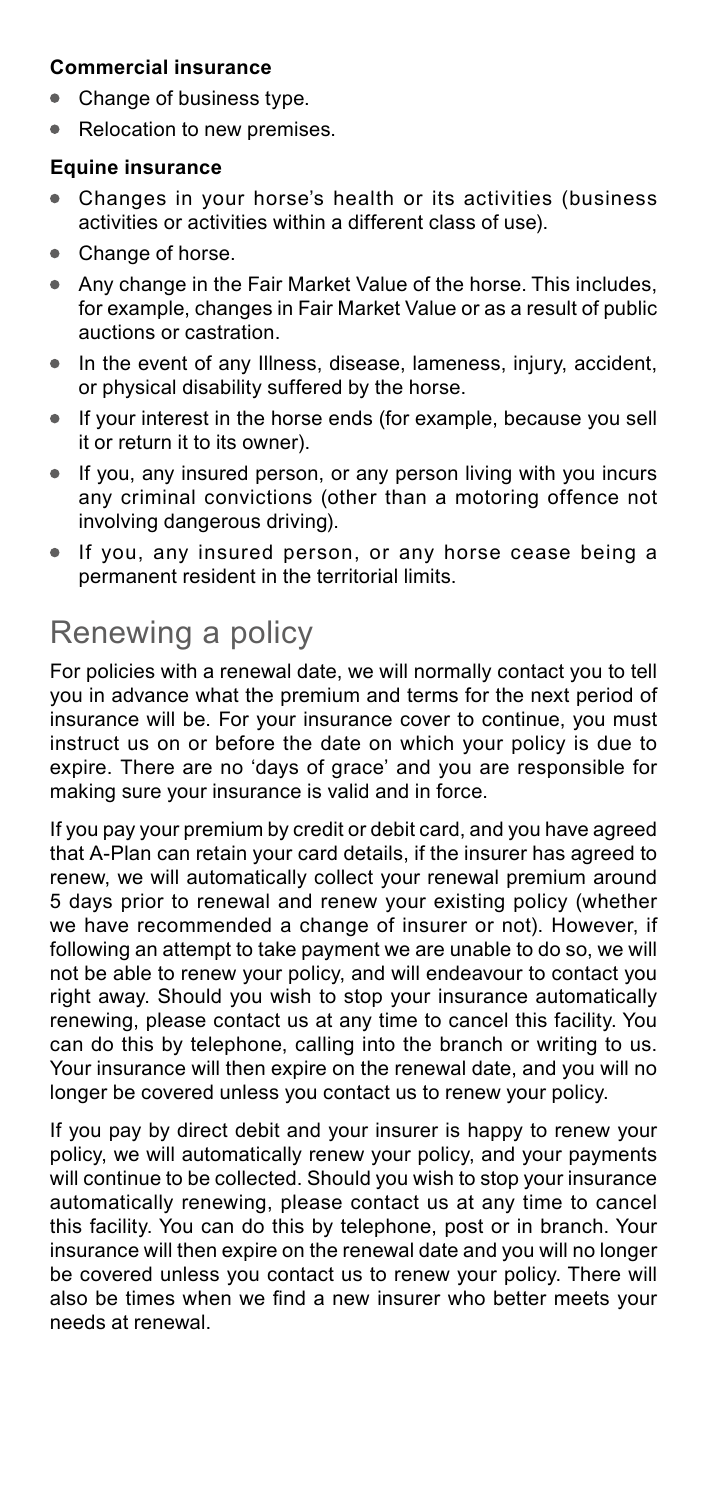However your policy is renewed, you must remember to tell us of any changes that may affect your cover (for example criminal convictions, accidents, new drivers or occupational changes since your policy was last renewed) before the date on which your policy is due to be renewed, otherwise your cover may become invalid. (See 'Changes to your policy' above.)

It is your responsibility to ensure your insurance remains valid and in force and that you have done nothing which may invalidate it.

# Cancelling a policy

We always advise our clients to contact us before cancelling any policy. This is because some insurance companies charge a cancellation fee, and this can be far greater than any possible saving made from switching or cancelling an existing policy. So we recommend you discuss any intended cancellation with us first so we can tell you how much it will cost you – or the amount you may be refunded.

It's also important to remember that insurers don't generally allow any refund on the cancellation of a policy once a claim has been reported.

#### **Cancellation of motor insurance**

For motor insurance policies, please return the vehicle's current Certificate of Motor Insurance. Once the policy has been cancelled, we will refund the premium for the period for which insurance is no longer required (less £30 charge) as soon as possible. If you pay your premiums by direct debit, any money already paid at the time of cancellation will be used to clear the insurer's charge. If the direct debit payment is insufficient to do this, you will need to pay us the balance. Any overpayment will be refunded to you.

If you cease to keep up direct debit payments or other instalment payments, we reserve the right to instruct your insurers to cancel your insurance policy.

#### **Cancellation of policy enhancements**

Normally, legal expenses insurance (both personal and commercial), tools insurance, replacement vehicle cover, breakdown cover, Excess Protect, Total Loss Plus and home emergency cover are purchased as separate contracts that run concurrently with your home, commercial or motor policy. There is no refund on cancellation of these types of policy.

### Records and documents

Our files are confidential. Without your permission, we will not share information about your insurance with anyone other than you and your legal representatives, the insurer to whom you apply for insurance or any party as may be required for the proper performance of our or your insurer's service to you, unless we are required to do so in order to meet any legal obligations under statute. We may keep digital and/or paper records of personal information you have provided, including information of a sensitive nature, but we will not disclose it to third parties (other than those listed in the previous sentence). You are entitled to a copy of all information held on file about you. If it is incorrect, you have the right to have the data corrected. We will normally keep your records for at least six years after your most recent insurance policy has expired.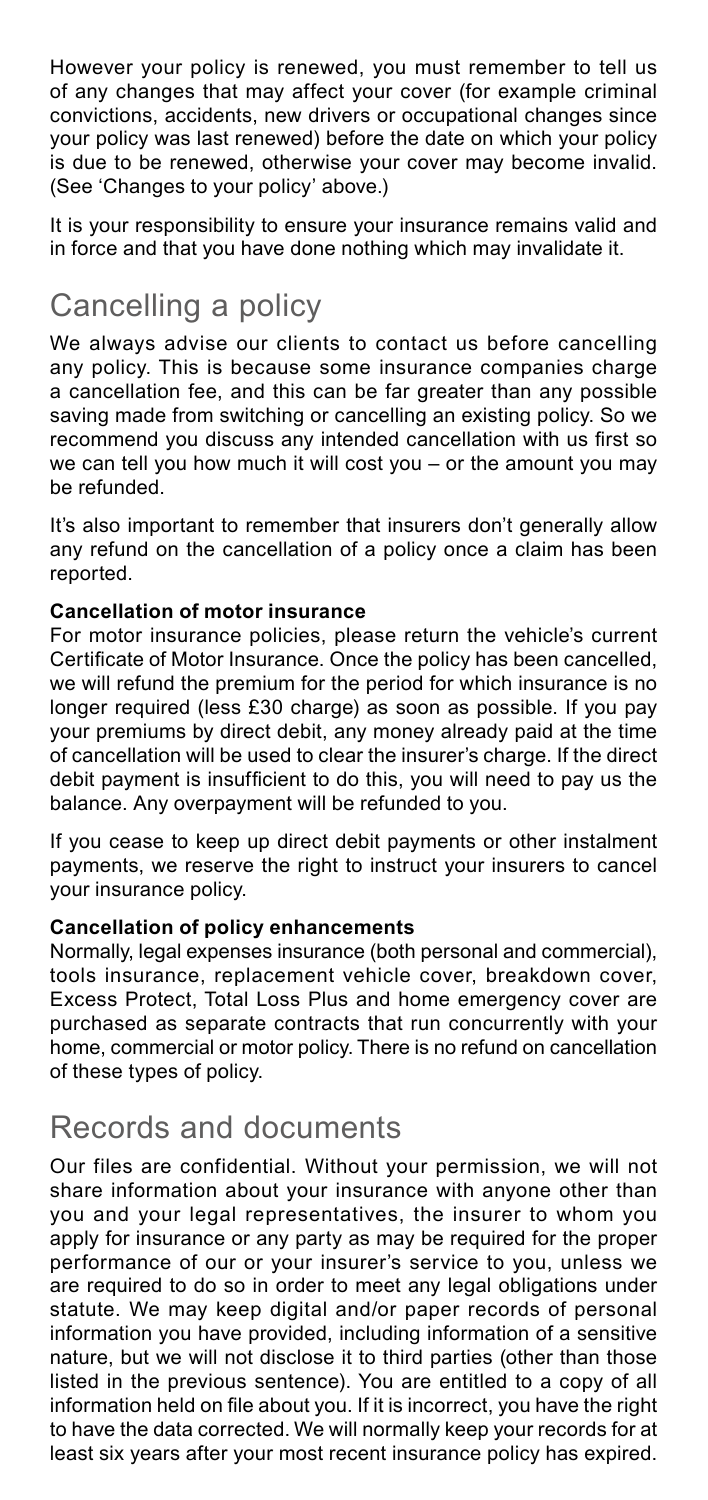# Protecting your data

We take protection of your data very seriously and will always seek to abide by the spirit and principles of the Data Protection legislation at all times. We are registered with the Information Commissioner as Data Controller and Processor. Details of the Data Protection Act can be viewed on the Information Commissioner's website at **[www.ico.gov.uk](https://www.ico.gov.uk)**

You may request a copy of the personal data which we hold on you or raise any queries about the data we hold about you by writing to:

Data Protection Officer A-Plan Insurance 2 Des Roches Square **Witney** OX28 4LE

Details of how we will use the information we hold on you can be found in the Privacy Policy on our website **[www.aplan.co.uk](https://www.aplan.co.uk)**

We will only use information we hold about you in the normal course of arranging and administering your insurance.

With your consent we may use your personal data to inform you about other products and services that we feel may be of interest to you, via mail, telephone, fax, email or other electronic messaging services. If you do not wish to receive marketing information from us by these methods or if you have any queries about how we use your information then please let us know by emailing the Data Controller at **[datacontroller@aplan.co.uk](mailto:datacontroller%40aplan.co.uk?subject=)**

All insurers provide details of their policies and policyholders to databases accessed by other insurers and the police. This helps to detect uninsured drivers and reduce fraud and assists when dealing with claims. When you agree an insurance policy with us, you confirm that you agree to having details of your policy placed on these databases.

In the course of arranging and administering your insurance, we must pass on your details to your insurer. All our business partners adhere to the Data Protection legislation, are registered with the Information Commissioner and as such are directly responsible to the Commissioner for the way in which they manage their data.

### Motor Insurance Database

Details of all motor insurance policies taken out in the United Kingdom are automatically added to the Motor Insurance Database (MID), which is managed by the Motor Insurers' Bureau. This database may be consulted by authorities such as the police to identify uninsured drivers and by the Driver & Vehicle Licensing Authority (DVLA) in connection with its Electronic Vehicle Licensing operations. Further information is available at **[www.mib.org.uk](https://www.mib.org.uk)**

### Insurer security

We place your business with insurers whom we believe to be reliable and of good financial standing. However, we cannot be held liable if an insurer that we recommend subsequently cannot meet their obligations. You are still responsible for paying any premium or part premium due.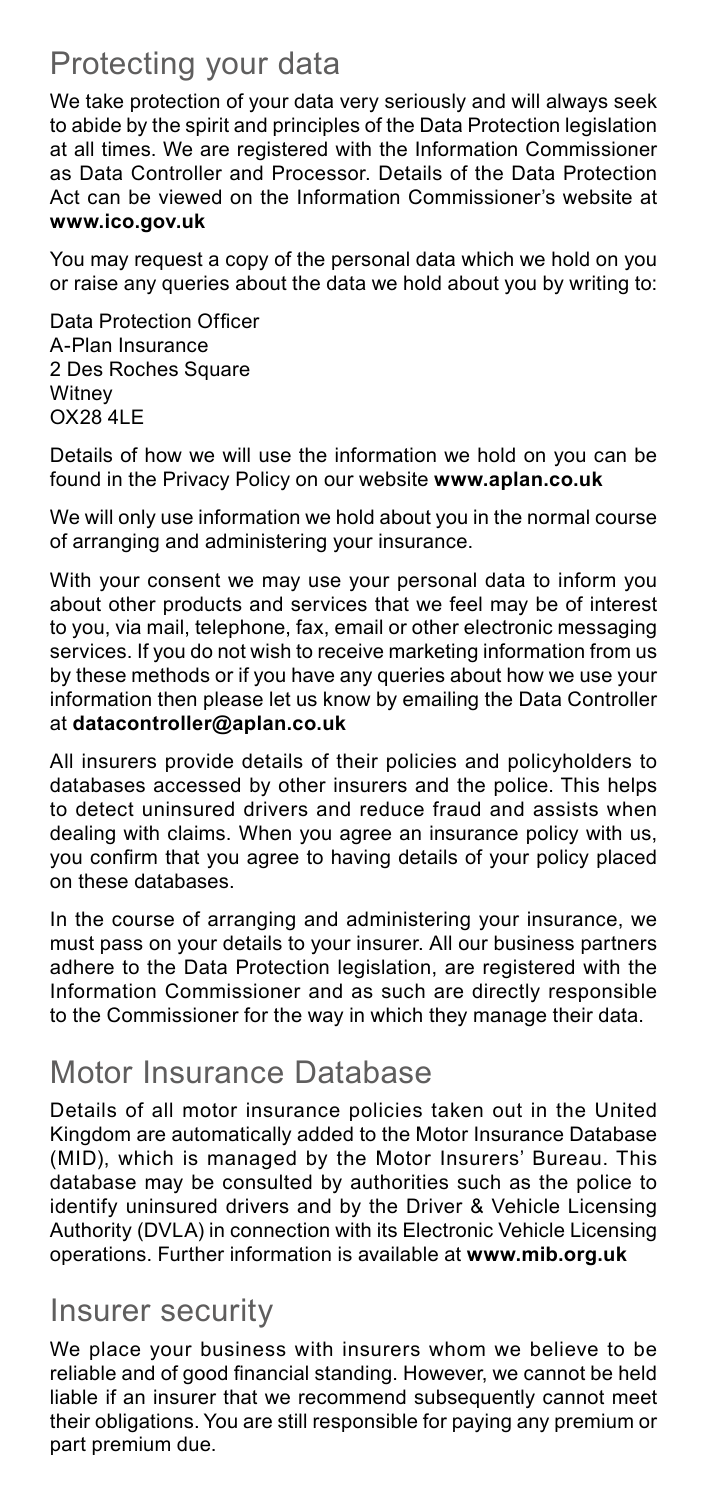# Financial Services Compensation Scheme

We subscribe to The Financial Services Compensation Scheme (FSCS). In the unlikely event that we cannot meet our obligations to you, you may be entitled to compensation from the FSCS. Eligibility for compensation from the FSCS depends on:

- The circumstances of each claim; and
- The type of person or organisation making the claim.

For most non-compulsory general insurances, compensation of 90% of the claim is available, with no upper limit. Further information about compensation scheme arrangements is available from the FSCS at **[www.fscs.org.uk](https://www.fscs.org.uk)**

In the unlikely event of an insurer being placed into administration and we assist in meeting your claim, you agree to co-operate with us in any further possible recovery from the FSCS.

# Applicable law

All dealings with us are subject to English Law.

### Credit searches

Certain insurers do external data searches before calculating a premium or offering to renew one of your existing policies.

This will include a credit check, which will appear on your credit history whether you proceed or not.

### Conflicts of interest

Occasions may arise when we or one of our clients have some form of interest in the business being transacted for you. If this happens, or we become aware that our interests or those of one of our other clients conflict with your interests, we will write to you and obtain your consent before we carry out your instructions, and detail the steps we will take to ensure fair treatment.

A-Plan Holdings and KGM Underwriting Services Limited are part of the A-Plan Group (APG). APG are part of the same group of companies as Dual Corporate Risks Ltd and Howden Insurance Brokers Ltd.

### Making a complaint

We work hard to provide our clients with a first-class service. If you are not happy with any aspect of the service you have received, we want to know and will do all we can to resolve the situation. In the first instance, please contact your local Branch Manager, who will try to resolve matters for you.

If you are unhappy with the response from the Branch Manager, you can refer the complaint to the Financial Ombudsman Service, Exchange Tower, London E14 9SR (**[www.financial-ombudsman.org.uk](https://www.financial-ombudsman.org.uk)**). If you wish, you can also refer your complaint to our Chief Executive at A-Plan Insurance, 2 Des Roches Square, Witney OX28 4LE, who will investigate and make every effort to resolve the issue for you.